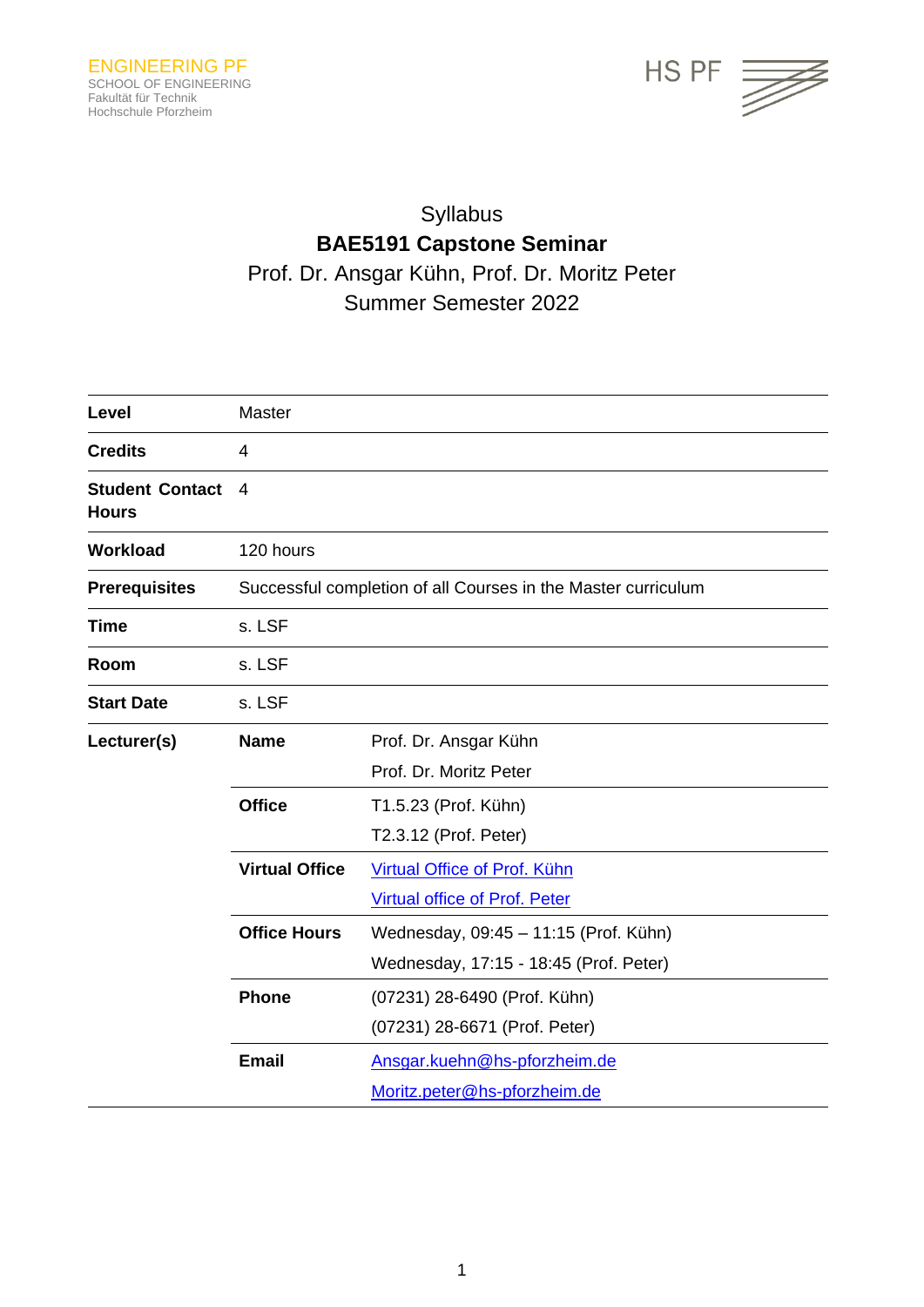# **Summary**

The Capstone Project is the final project in the Master's programme in Industrial Engineering & Management:

- Students should work on a complex and company-related task in project form,

- They consider a variety of perspectives within the framework of the project;

- A variety of different methods, theories and tools - which have already been taught in courses in the Bachelor's and Master's degree programmes - can and should be used here and

- produce concrete results in an interdisciplinary problem-solving approach.

- The design of the work is determined very independently by the students in consultation with the company and the supervising professors.

- The project is concluded with a final presentation (including discussion) at the company.

# **Prerequisites:**

Successful completion of all Courses in the Master curriculum

# **Course Topics:**

Still to be defined with industry partner (Witzemann GmbH)

# **Contribution to program goals:**

The module contributes to program goals in various fields:

- Students will apply management principles and foster their leadership skills
- Students are able to analyse complex in-company and inter-company problems and challenges from different perspectives and/or within an international context.
- Students will improve their ability to use scientific research methods during the course of the project. Students are proficient in the methods of project management and are successfully able to organize, conduct and manage projects
- Students will apply interdisciplinary knowledge from engineering and management in order to develop creative solutions to complex in-company and inter-company problems and present their achieved results/problem solution within the framework of the final presentation

# **Tentative Schedule**

Still to be defined with industry partner (Witzemann GmbH)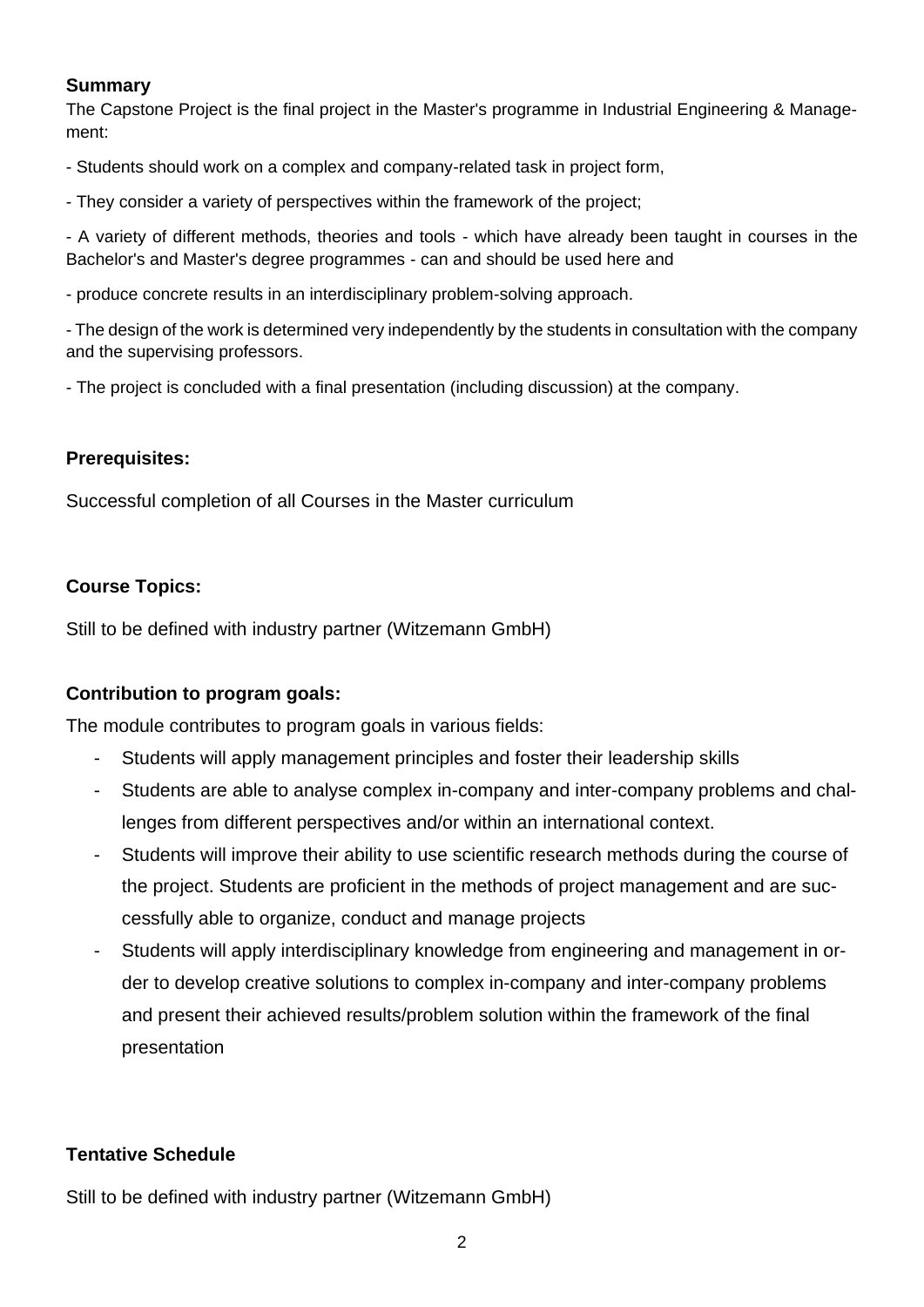# **Teaching and Learning Approach**

The instructors are available to assist at any time during the course and will be supporting the students with helpful advice. Preferred communication mode is the face-to-face communication or via email.

# **Regulations for graded performance:**

Work in progress

Attendance in every session is required in order to receive the credits. Active participation in groupwork and presentation is evaluated as listed:

| Active participation in team work /quality of contribution | 60%  |
|------------------------------------------------------------|------|
| Intermediate and Final Presentation                        | 40 % |

Grading:

- 'Sehr gut' represents exceptional work, far above average.
- 'Gut' represents good work, above average.
- 'Befriedigend' represents average work.
- 'Ausreichend' represents below average work with considerable shortcomings.
- And 'mangelhaft' is just exceptional work in the wrong direction or with unacceptable shortcomings.

#### **Course Material:** *depending on chosen project*

#### **My teaching philosophy:**

We want to contribute to your successful learning progress and thus you will gain inside knowledge about the interrelation of globalization, sustainability and international management. By using different teaching methods (lecture, usage of new media, presentations, interaction with students, simulations etc.) we would like to design the course interesting and diversified. Your comments are welcome and they will be helpful to the learning progress of the entire class. It is our intention that you successfully complete the course; however, the essential part of commitment depends on you.

#### **Code of conduct for students:**

Please:

- Read the syllabus
- Be prepared for every lesson
- Be fair and show respect to your fellow students
- Actively contribute to the workshops of your fellow students
- Come to the course on time and do not leave early
- Respect different cultural-influenced thinking and working of Austrian counterparts adapt to a new working atmosphere
- Be professional in co-operation with an international enterprise
- Be flexible, because working in a multinational environment is an organizational and personal challenge for all members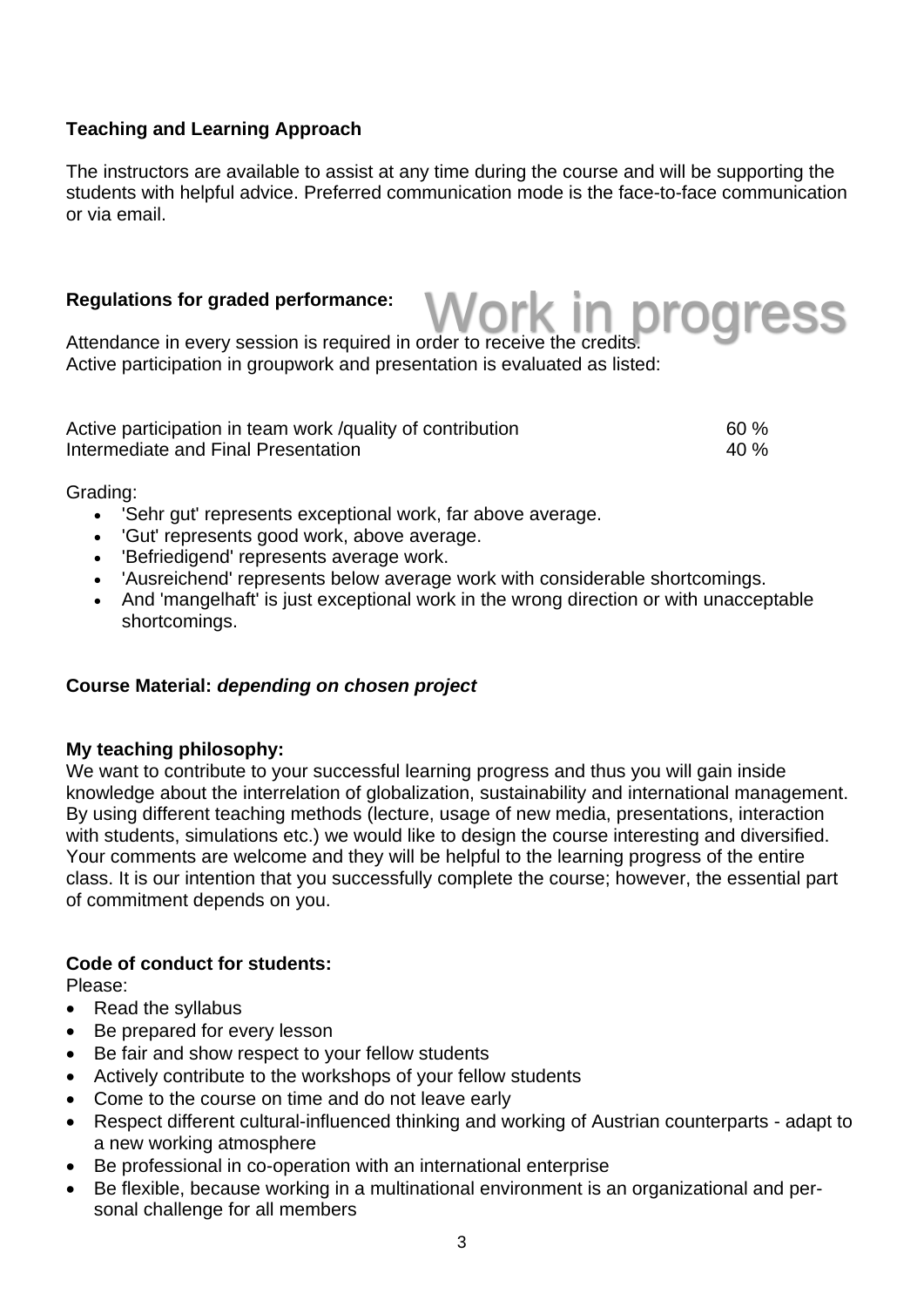# **Course Intended Learning Outcomes and their Contribution to Program Intended Learning Outcomes / Program Goals**

| <b>Program Intended Learning Outcomes</b> |                                                                                                                 | <b>Course Intended Learning Outcomes</b>                          |
|-------------------------------------------|-----------------------------------------------------------------------------------------------------------------|-------------------------------------------------------------------|
|                                           | After completion of the program the students<br>will be able                                                    | After completion of the course the students will be able          |
| 1                                         | Responsible leadership in organizational contexts                                                               |                                                                   |
| 1.2                                       | to apply management principles within an or-<br>ganizational context.                                           | to apply leadership principles in the proposals being developed.  |
| 1.4                                       | to understand and deal with the challenges                                                                      | to reflect on developed proposals on the basis of responsible ac- |
|                                           | of ethics and sustainability for responsible<br>business operations and are able to deal with                   | tion.                                                             |
|                                           | them.                                                                                                           |                                                                   |
| 2                                         | Creative problem solving skills in a complex business environment                                               |                                                                   |
| 2.1                                       | to recognize and define problems as well as                                                                     | to quickly familiarise themselves with complex entrepreneurial    |
|                                           | assess their importance.                                                                                        | tasks.                                                            |
| $2.2\,$                                   | to analyse complex in-company and inter-                                                                        | to produce factually correct and rapid analyses of the real prob- |
|                                           | company problems and challenges from differ-                                                                    | lem situation.                                                    |
|                                           | ent perspectives and/or within an international<br>context.                                                     |                                                                   |
| 2.3                                       | to independently develop creative solutions                                                                     | to build up suitable alternative solutions.                       |
|                                           | to complex in-company and inter-company                                                                         |                                                                   |
|                                           | problems and challenges.                                                                                        |                                                                   |
| 2.4                                       | to clarify successfully complex problems and                                                                    | to present the recommendations for action to professional and     |
|                                           | solutions to both experts and laymen.                                                                           | management audiences.                                             |
|                                           |                                                                                                                 |                                                                   |
| 3                                         | Creative problem solving skills in a complex business environment<br>to demonstrate their knowledge of research | to apply appropriate business or technical methods.               |
| 3.1                                       | methods relevant to engineering and manage-                                                                     |                                                                   |
|                                           | ment as well as their advantages and disad-                                                                     |                                                                   |
|                                           | vantages.                                                                                                       |                                                                   |
| 3.3                                       | to implement relevant research methods in                                                                       | to apply methods to find innovative approaches.                   |
|                                           | such a way as to deliver reliable and innovative                                                                |                                                                   |
|                                           | results.                                                                                                        |                                                                   |
| 4                                         | Interdisciplinary and integrative work                                                                          |                                                                   |
| 4.1                                       | to apply their expert knowledge in the engi-<br>neering and business field and to provide inte-                 | to apply expert knowledge to develop the proposals.               |
|                                           | grated solutions to complex tasks.                                                                              |                                                                   |
| 4.2                                       | to apply the methods of project management                                                                      | to take control of a group project.                               |
|                                           | and to successfully organize, conduct and                                                                       |                                                                   |
|                                           | manage projects.                                                                                                |                                                                   |
| 4.3                                       | to develop and assess alternative solutions                                                                     | to build and develop suitable alternative solutions for complex,  |
|                                           | taking diverse disciplines into account and ap-                                                                 | entrepreneurial tasks.                                            |
|                                           | ply them to integrated comprehensive solu-                                                                      |                                                                   |
|                                           | tions.                                                                                                          |                                                                   |

# **Teaching and Learning Approach**

The instructors are available to assist at any time during the course and will be supporting the students with helpful advice. Preferred communication mode is the face-to-face communication or via email.

#### **Literature and Course Materials**

depending on chosen project

#### **Assessment**

Attendance in every session is required in order to receive the credits.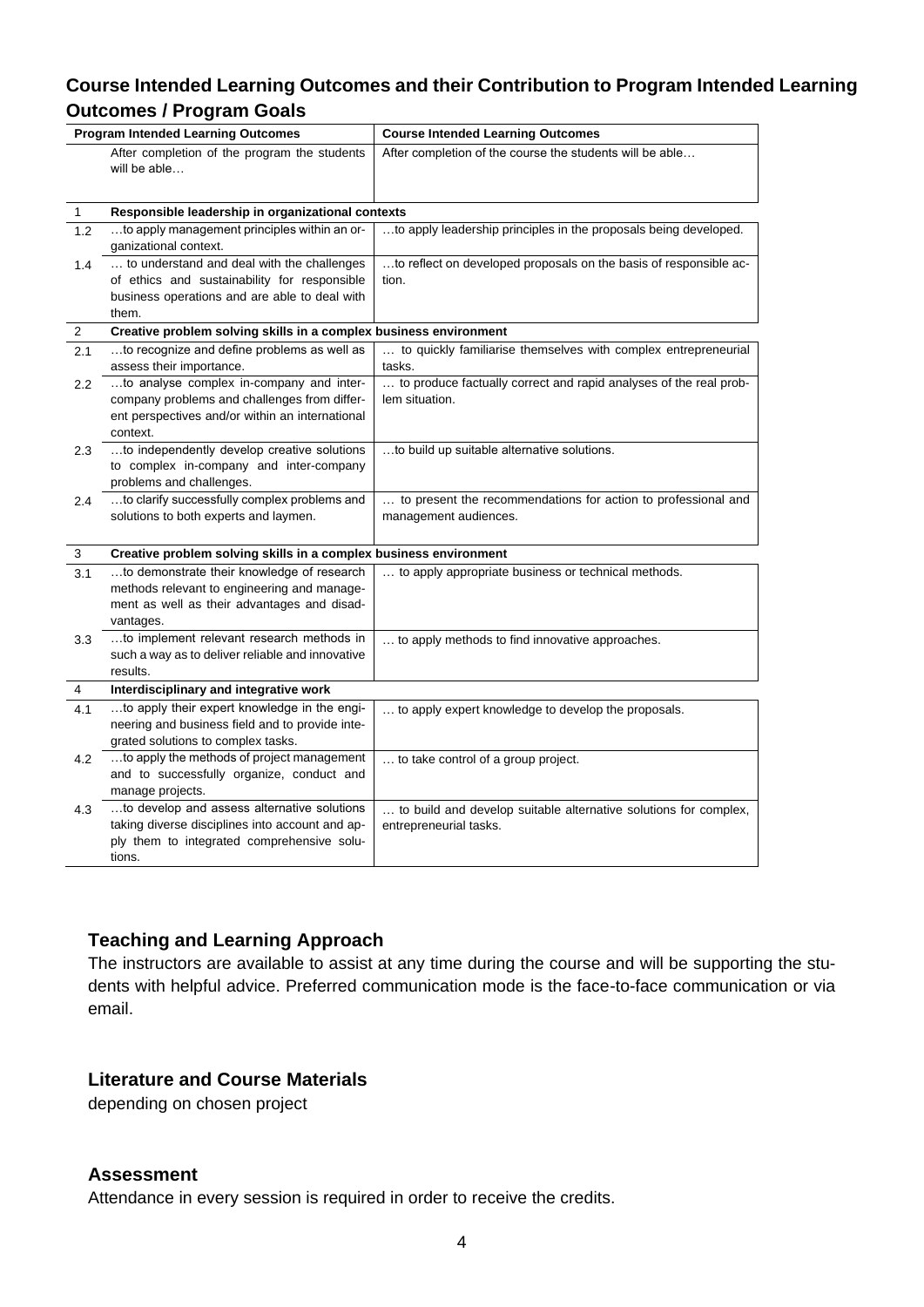Active participation in groupwork and presentation is evaluated as listed:

| Active participation in team work /quality of contribution | 60 % |
|------------------------------------------------------------|------|
| Intermediate and Final Presentation                        | 40 % |

Grading:

- 'Sehr gut' represents exceptional work, far above average.
- 'Gut' represents good work, above average.
- 'Befriedigend' represents average work.
- 'Ausreichend' represents below average work with considerable shortcomings.
- And 'mangelhaft' is just exceptional work in the wrong direction or with unacceptable shortcomings.

# **Schedule**

Tba; after kick-off meeting with Witzemann GmbH

# **Code of Conduct for Students**

Please:

- Read the syllabus
- Be prepared for every lesson
- Be fair and show respect to your fellow students
- Actively contribute to the workshops of your fellow students
- Come to the course on time and do not leave early
- Respect different cultural-influenced thinking and working of Austrian counterparts adapt to a new working atmosphere
- Be professional in co-operation with an international enterprise
- Be flexible, because working in a multinational environment is an organizational and personal challenge for all members

[Link to the Code of Conduct for online Teaching](https://e-campus.hs-pforzheim.de/business_pf/digital_learning_tools_links)

#### **Teaching Philosophy**

Your learning progress is important to us, therefore we want to support you. In case you have any questions or concerns regarding the course, please feel free to contact us in person or send us an email. We will respond soon and we can arrange an appointment if necessary.

We want to contribute to your successful learning progress and thus you will gain inside knowledge about the interrelation of globalization, sustainability and international management. By using different teaching methods (lecture, usage of new media, presentations, interaction with students, simulations etc.) we would like to design the course interesting and diversified. Your comments are welcome and they will be helpful to the learning progress of the entire class. It is our intention that you successfully complete the course; however, the essential part of commitment depends on you.

#### **Additional Information**

**Language**: English & German (depending on project)